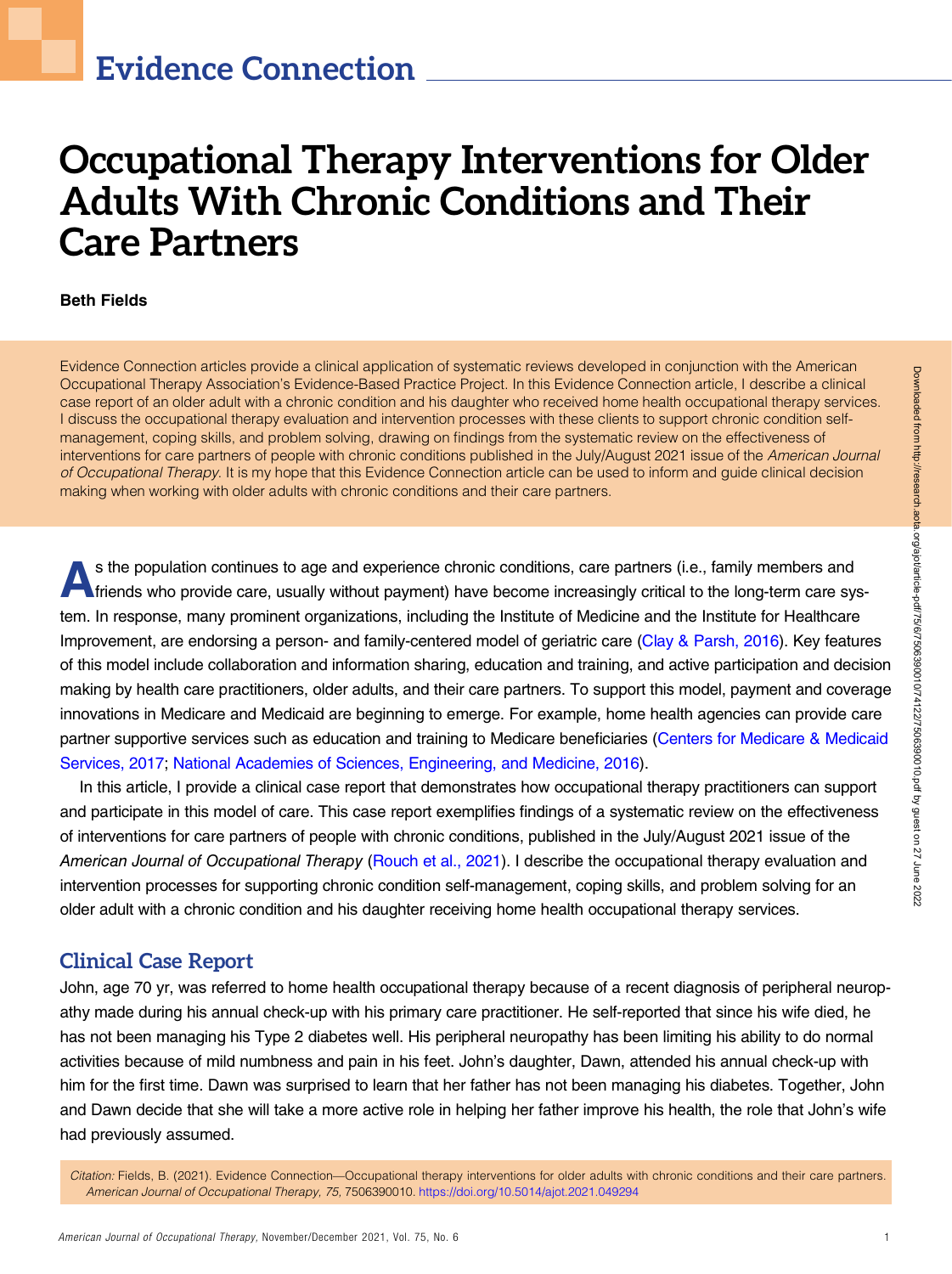# Occupational Therapy Evaluation and Findings

Using the [American Occupational Therapy Association \(AOTA; 2021](#page-3-0)) Occupational Profile Template as a guide, the occupational therapist, Madeline, conducts an evaluation with both John and Dawn present. The findings reveal the following:

- John is independent in activities of daily living, including dressing, feeding, functional mobility, and personal hygiene.
- He is a retired computer programmer and enjoys surfing the web and playing online games.
- John feels lonely since his wife passed and has not been sleeping well.
- He enjoys visiting with his daughter and would like her to play a more active role in helping him get back on track with his health. Dawn confirmed that she is willing and able to better support her father.
- John describes his home as being accessible after changes made to accommodate his wife's progressive condition.
- Previous performance patterns included going on short morning walks with his wife, going out to eat with friends, and taking care of all the yard work. Before her death, John's wife managed the house, including grocery shopping, cleaning, and cooking.

Table 1 presents findings from the other assessments Madeline administered during the evaluation: the Canadian Occupational Performance Measure (COPM; [Law et al., 2014\)](#page-3-0), the Brief Health Literacy Screening Tool [\(Haun et al.,](#page-3-0) [2012](#page-3-0)), and the Patient-Reported Outcome Measurement Information System (PROMIS) Global Health scale (Version 1.2; [Hays et al., 2009\)](#page-3-0).

# Occupational Therapy Intervention

Madeline, John, and Dawn decided that occupational therapy would address health management [\(AOTA, 2020\)](#page-3-0). Madeline reviewed the evidence presented in the systematic review by [Rouch et al. \(2021\)](#page-3-0) and found the following relevant information:

- Moderate evidence for group-based interventions in which older adults and their care partners focus on learning and applying chronic condition–specific education, coping skills, and problem solving to improve well-being and quality of life.
- Moderate evidence for educational interventions in which older adults and their care partners focus on learning how to adapt daily living skills.

| <b>Tool</b>                                                                                                                 | <b>Description</b>                                                                                                                                                  | <b>Finding</b>                                                                                                                                                                                                 |
|-----------------------------------------------------------------------------------------------------------------------------|---------------------------------------------------------------------------------------------------------------------------------------------------------------------|----------------------------------------------------------------------------------------------------------------------------------------------------------------------------------------------------------------|
| Canadian Occupational Performance Measure<br>(COPM; Law et al., 2014)                                                       | The COPM is a semistructured interview used to<br>assist clients in identifying their perceived<br>performance and satisfaction with performance<br>of occupations. | John's Performance and Satisfaction scores were<br>5 out of 10. He was dissatisfied with his<br>performance in meal preparation, grocery<br>shopping, level of physical activity, and<br>nutrition management. |
| Brief Health Literacy Screening Tool (BRIEF;<br>Haun et al., 2012)                                                          | The BRIEF is a four-item tool used to assess a<br>client's ability to obtain, process, and<br>understand health information.                                        | John scored 12, indicating inadequate health<br>literacy.                                                                                                                                                      |
| Patient-Reported Outcome Measurement<br>Information System (PROMIS) Global Health<br>scale (Version 1.2; Hays et al., 2009) | The PROMIS Global Health scale is a 10-item tool<br>for assessing self-reported physical and mental<br>health.                                                      | John scored 12 ( $T$ score = 39.8) for the physical<br>health items and 8 ( $T$ score = 33.8) for the<br>mental health items, indicating fair to poor<br>global health.                                        |

#### Table 1. John's Baseline Assessment Findings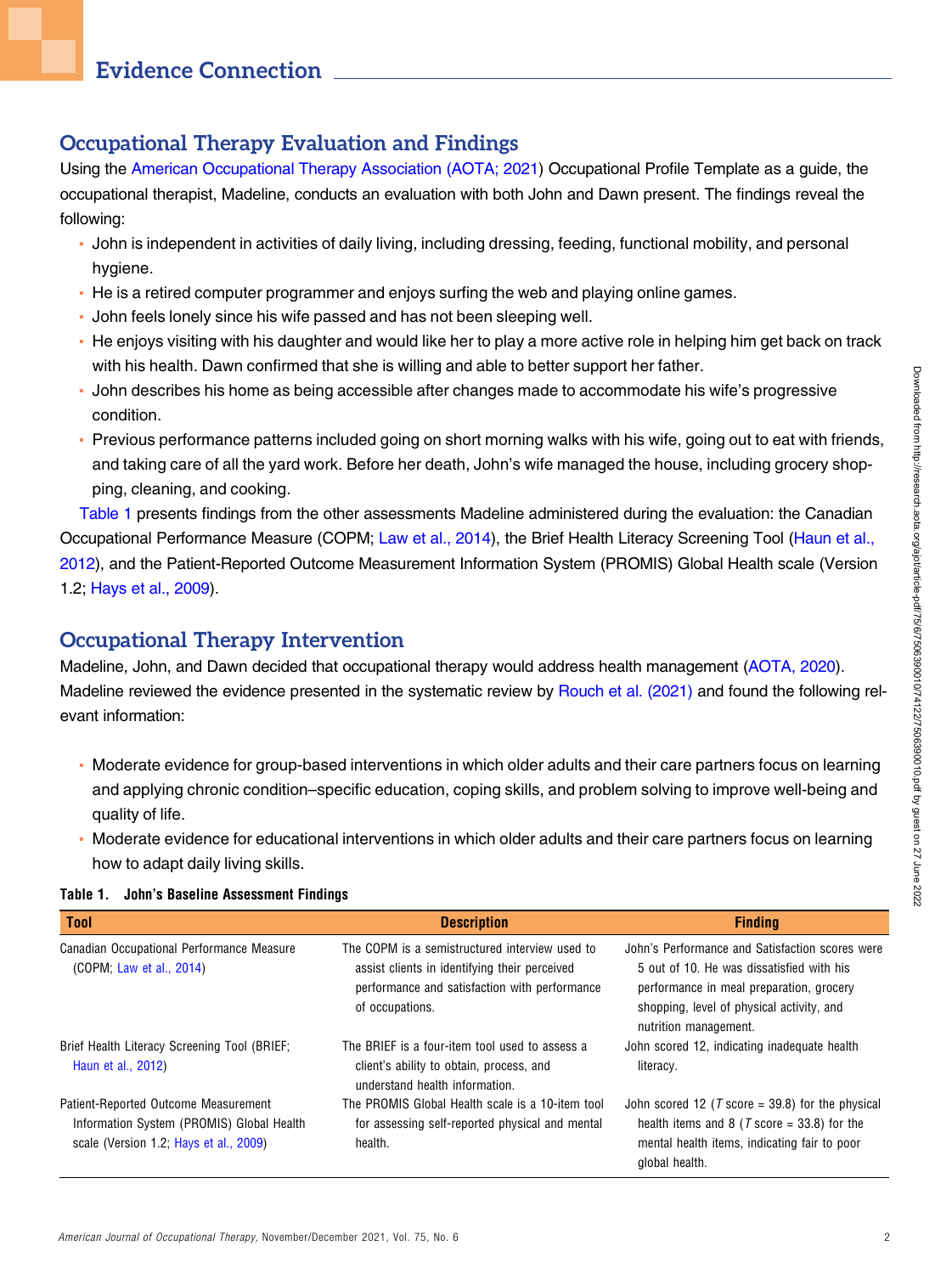## Evidence Connection

Given that most of the studies in the systematic review had moderate to low strength of evidence, Madeline also reviewed other pertinent sources, including the Occupational Therapy Practice Framework: Domain and Process (4th ed.; OTPF–4; [AOTA, 2020\)](#page-3-0), the Centers for Disease and Control and Prevention (CDC), and the Self-Management Resource Center (SMRC). In the OTPF-4, she found descriptions of occupations related to health management. From the CDC and SMRC, she identified recommendations for physical activity and online workshops. Drawing from available evidence, her clinical expertise, and John's and Dawn's preferences, Madeline developed a plan of care for home health occupational therapy. Over the course of 2 mo, John and Dawn participated in four in-person home health occupational therapy sessions. Targeted outcomes included improved well-being, quality of life, and knowledge of John's chronic condition.

#### Group Self-Management Intervention

After learning from the occupational profile and COPM that John and Dawn wanted to work on building a healthier lifestyle together, Madeline suggested they attend a virtual diabetes self-management group workshop. The workshop lasts 6 wk, requires about 2 hr of work each week, and covers establishing healthy nutrition and exercise habits, communicating effectively with loved ones and health care practitioners, managing medications, and using relaxation and breathing techniques ([Cai & Hu, 2016](#page-3-0); [SMRC, 2021](#page-3-0); [Toseland et al., 2004\)](#page-3-0). John and Dawn reported that they would sign up to take the online workshop together. Dawn shared that she was particularly interested in talking with other care partners online to find out how they empower their loved ones to improve their health. John and Dawn both expressed that they want to learn strategies to prevent problems caused by peripheral neuropathy (i.e., swollen feet, pain, loss of muscle tone and balance).

#### Coping Skills Intervention

Findings from the PROMIS Global Health scale indicated to Madeline that John and Dawn are experiencing decreased quality of life and poor mental health. During the first and second occupational therapy sessions, Madeline provided strategies to John and Dawn to help them cope with the recent passing of their loved one. In particular, she helped them establish a journaling routine in which John and Dawn would each record their thoughts and feelings on a daily or weekly basis. She also shared information on the impact of sleep on health and provided some suggestions for building a better nighttime routine, including listening to music, taking a warm bath, and reading a favorite book. Last, Madeline encouraged both John and Dawn to either resume participating in a meaningful hobby or explore a new one [\(Hood et al., 2015](#page-3-0); [Hoppes & Segal, 2010](#page-3-0); [Wolff et al., 2009\)](#page-4-0).

#### Problem-Solving Intervention

During the third and fourth occupational therapy sessions, Madeline worked with John and Dawn to adapt their daily living skills by using problem-solving strategies. Because John has limited health literacy, Madeline used plain language, visual aids, and the teach-back method when introducing strategies. For example, John identified that he has had a hard time preparing healthy meals and finding time to exercise. Madeline had John brainstorm potential solutions while encouraging Dawn to think about how she could help her father improve his meal preparation and exercise routines. They both decided that they needed to learn how to read nutrition labels and how much exercise is recommended on a weekly basis.

Madeline described the basics of nutrition using good and bad "nutrition facts" labels as examples. She then had John and Dawn teach these facts back to her. Dawn reported that she was willing and able to help her father create a grocery list that included healthier food choices as part of their weekly routine. Madeline also shared that the general recommendation for exercise is about 150 min spread out throughout the week. John and Dawn discussed what it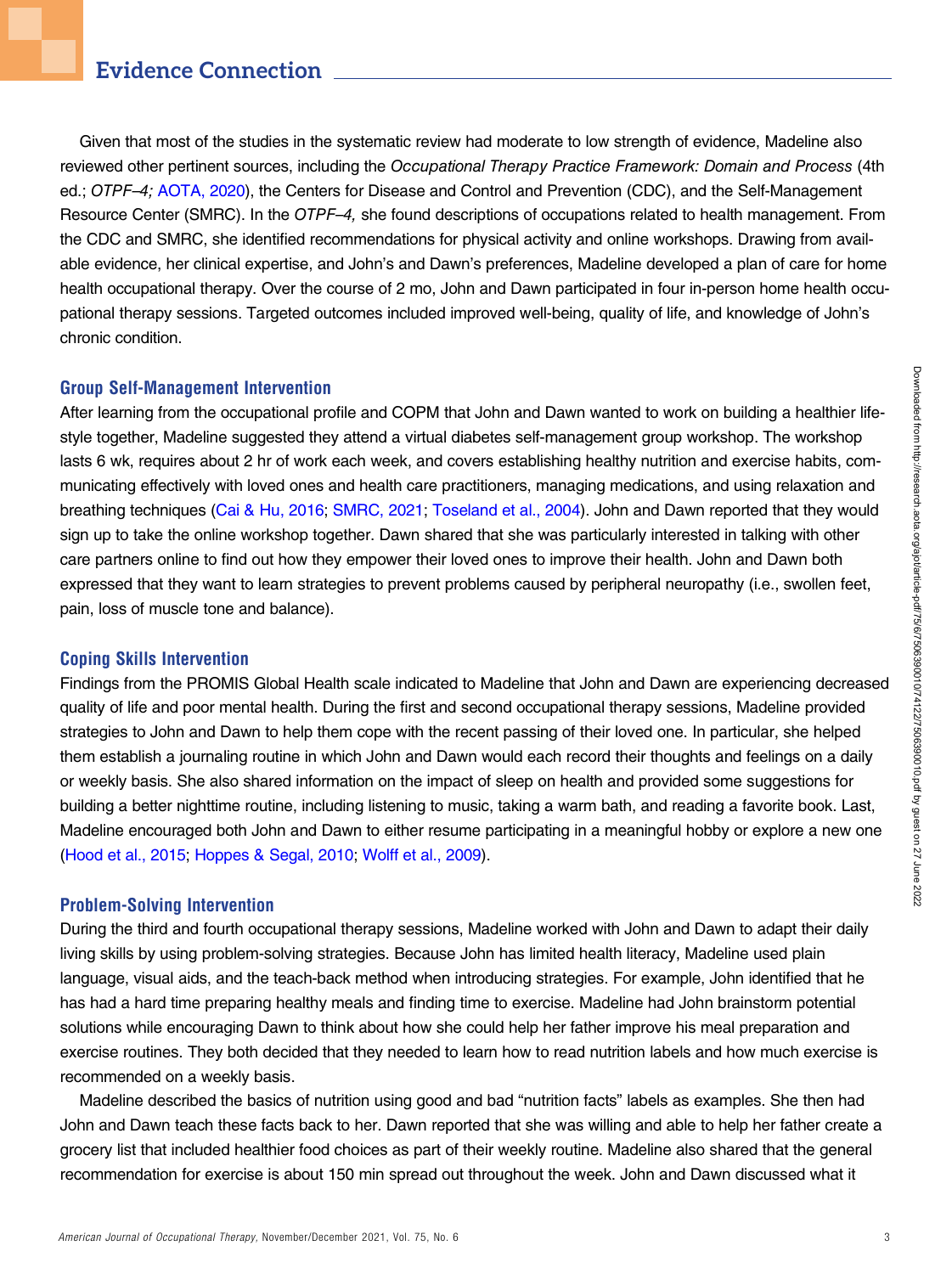# <span id="page-3-0"></span>Evidence Connection

would take for them to establish a walking routine together. They reviewed their schedules and determined that they could meet up at a nearby park to walk the various trails 3 times a week for at least 30 min. Madeline suggested that if they found themselves having a difficult time sticking to this routine, they should evaluate the activity to determine what alterations could be made (CDC, 2020).

## Discharge Summary

Through the use of these evidence-based interventions, John and Dawn met their established goals after completing four occupational therapy home health sessions and a 6-wk online workshop. At follow-up, John's COPM scores had improved from 5 to 9 (of 10) on both the Performance and Satisfaction scales. John and Dawn also started a weekly walking routine, which was improving their well-being and relationship. They have met up to walk the trails at three different parks near their neighborhoods. John and Dawn found the journaling helpful for coping with their recent loss and managing their health. John's scores on the PROMIS scale improved to 16 ( $T$  score = 50.8) for the physical health items and 16 ( $T$  score = 53.3) for the mental health items, indicating good global health.

John and Dawn reported that they have not followed through with developing a weekly grocery list and meal preparation plan. They determined that Dawn has been juggling too many work demands to help with this health management–related task. However, they discussed and set up a meal delivery option for John that includes healthier food items that he prepares on his own.

## References

- American Occupational Therapy Association. (2020). Occupational therapy practice framework: Domain and process (4th ed.). American Journal of Occupational Therapy, 74(Suppl. 2), 7412410010. <https://doi.org/10.5014/ajot.2020.74S2001>
- American Occupational Therapy Association. (2021). Improve your documentation and quality of care with AOTA's updated occupational profile template. American Journal of Occupational Therapy, 75, 7502420010. <https://doi.org/10.5014/ajot.2021.752001>
- Cai, C., & Hu, J. (2016). Effectiveness of a family-based diabetes self-management educational intervention for Chinese adults with Type 2 diabetes in Wuhan, China. Diabetes Educator, 42, 697–711. [https://doi.org/10.1177/0145721716674325](http://dx.doi.org/https://doi.org/10.1177/0145721716674325)
- Centers for Disease Control and Prevention. (2020, August 17). Improving your eating habits. [https://www.cdc.gov/healthyweight/losing\\_weight/eating\\_habits.](https://www.cdc.gov/healthyweight/losing_weight/eating_habits.html) [html](https://www.cdc.gov/healthyweight/losing_weight/eating_habits.html)
- Centers for Medicare & Medicaid Services. (2017, January 13). Medicare and Medicaid program: Conditions of participation for home health agencies. U.S. Department of Health and Human Services. <https://www.govinfo.gov/content/pkg/FR-2017-01-13/pdf/2017-00283.pdf>
- Clay, A. M., & Parsh, B. (2016). Patient- and family-centered care: It's not just for pediatrics anymore. AMA Journal of Ethics, 18, 40-44. [https://doi.org/](http://dx.doi.org/https://doi.org/10.1001/journalofethics.2016.18.1.medu3-1601) [10.1001/journalofethics.2016.18.1.medu3-1601](http://dx.doi.org/https://doi.org/10.1001/journalofethics.2016.18.1.medu3-1601)
- Haun, J., Luther, S., Dodd, V., & Donaldson, P. (2012). Measurement variation across health literacy assessments: Implications for assessment selection in research and practice. Journal of Health Communication, 17(Suppl. 3), 141–159. <https://doi.org/10.1080/10810730.2012.712615>
- Hays, R. D., Bjorner, J. B., Revicki, D. A., Spritzer, K. L., & Cella, D. (2009). Development of physical and mental health summary scores from the PatientReported Outcomes Measurement Information System (PROMIS) Global items. Quality of Life Research, 18, 873-880. [https://doi.org/10.1007/](http://dx.doi.org/https://doi.org/10.1007/s11136-009-9496-9) [s11136-009-9496-9](http://dx.doi.org/https://doi.org/10.1007/s11136-009-9496-9)
- Hood, K. K., Hilliard, M., Piatt, G., & Ievers-Landis, C. E. (2015). Effective strategies for encouraging behavior change in people with diabetes. Diabetes Management, 5, 499–510. [https://doi.org/10.2217/dmt.15.43](http://dx.doi.org/https://doi.org/10.2217/dmt.15.43)
- Hoppes, S., & Segal, R. (2010). Reconstructing meaning through occupation after the death of a family member: Accommodation, assimilation, and continuing bonds. American Journal of Occupational Therapy, 64, 133–141. [https://doi.org/10.5014/ajot.64.1.133](http://dx.doi.org/https://doi.org/10.5014/ajot.64.1.133)
- Law, M., Baptiste, S., Carswell, A., McColl, M. A., Polatajko, H., & Pollock, N. (2014). Canadian Occupational Performance Measure (5th ed.). CAOT Publications.
- National Academies of Sciences, Engineering, and Medicine. (2016). Families caring for an aging America. National Academies Press. [https://www.nap.edu/](https://www.nap.edu/catalog/23606/families-caring-for-an-aging-america) [catalog/23606/families-caring-for-an-aging-america](https://www.nap.edu/catalog/23606/families-caring-for-an-aging-america)
- Rouch, S. A., Fields, B. E., Alibrahim, H. A., Rodakowski, J., & Leland, N. E. (2021). Evidence for the effectiveness of interventions for caregivers of people with chronic conditions: A systematic review. American Journal of Occupational Therapy, 75, 7504190030. [https://doi.org/10.5014/ajot.2021.042838](http://dx.doi.org/https://doi.org/10.5014/ajot.2021.042838)
- Self-Management Resource Center. (2021). Our programs. <https://www.selfmanagementresource.com/programs/>